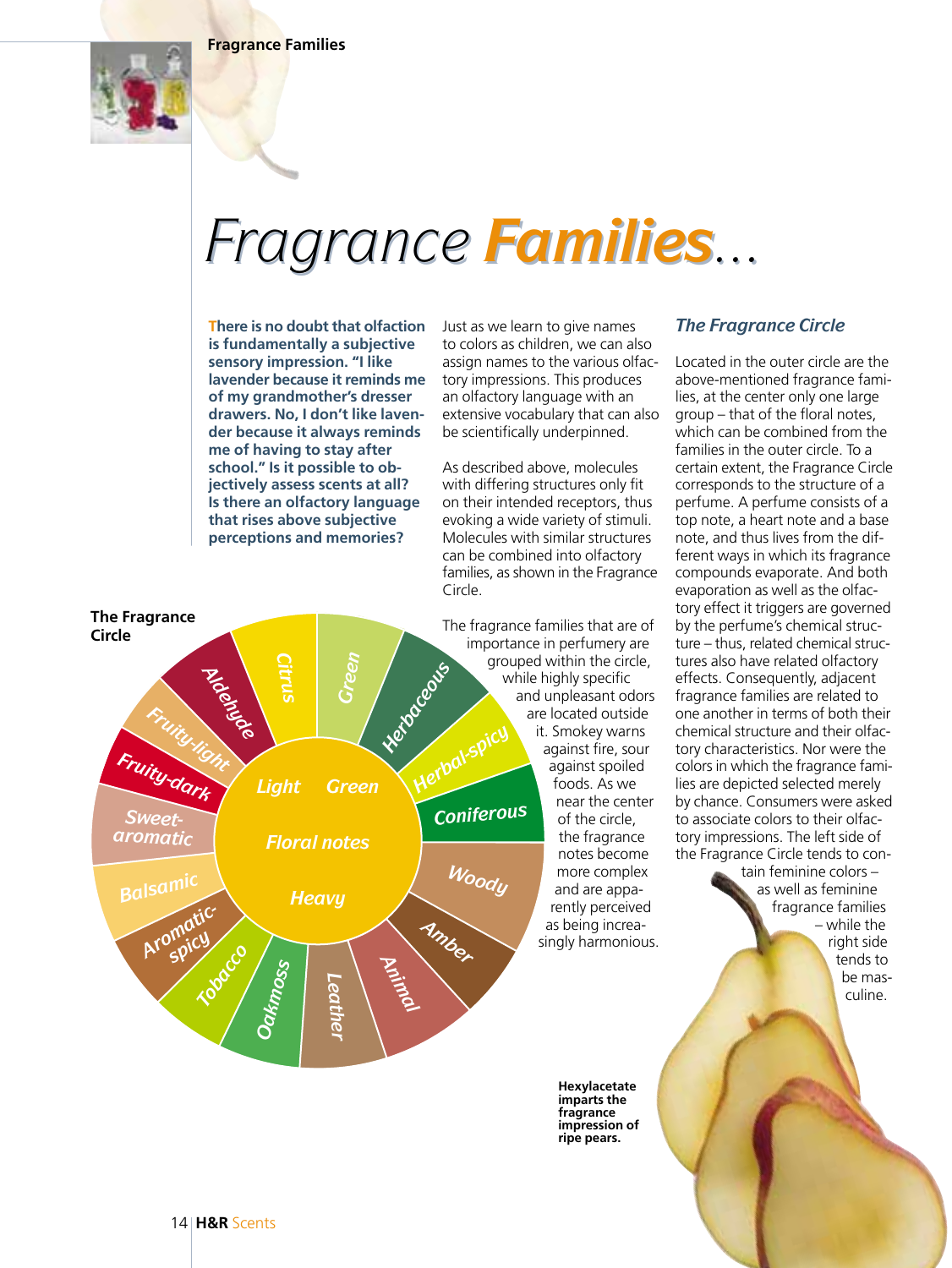**"Green" smells like freshly mown grass.**

## So what are these families all about?

## ■ **Top note:**

Serves as the first impression of a fragrance, is intended to arouse curiosity and vanishes quickly. The families positioned in the upper third of the circle are employed in composing the top note.

#### ■ **Heart note (bouquet):**

Forms the actual fragrance character of the perfume and lasts for hours. It usually consists of floral notes that can be accentuated with the adjacent families.

## ■ **Base note:**

Serves as the foundation upon which the perfume is based, is intended to pleasantly underscore the fading scent, and can last up to a day. It is composed from the fragrance families positioned in the lower third of the circle.

## *Top notes*

## **Citrus**

Fresh, invigorating scents of citrus fruit, like lemon, orange, bergamot or grapefruit.

## **Aldehyde**

Olfactory chain of the long-chain fatty aldehydes. This is a typical, fatty-sweaty, somewhat pungent and soapy olfactory note. The spectrum ranges from almondyfruity green nuances to ironed laundry fragrances and metallic nuances right through to ozone, ocean-like and waxy scents. Some of the aldehyde fragrances are

related to the smell of human skin and perspiration.Aldehyde C10 offers citrus aspects, while Aldehyde C11 undecylene produces an animalic effect and Aldehyde C12 Lauric a cool, almost ozone-like note.

## **Fruity-light**

Lively, light fruit fragrances, especially those from fruits with green and yellow peels. This group includes apple, pear, melon and pineapple scents, for example. As we have already seen, citrus fruits do not belong to this group. Fragrance examples include hexyl acetate, which has a pear-like scent, or melon bases.

## **Green**

This group characterizes typical botanical fragrance notes, like those of leaves, stalks or freshly mown grass, as well as cucumbery-violet-like green. Vertocitral is reminiscent of leafy green, cis-hexenol of green grass, while nonadienol tends to be reminiscent of violet and cucumber.

## **Herbaceaous**

Fragrance notes from the plant kingdom that are closely related to green. More complex than the actual green scents, herbaceous fragrances are more aromatic, generally with camphorous, minty, eucalyptus-like or earthy nuances. They are usually found on low-growing, unobtrusively blossoming plants, i.e. herbs. Typical examples include rosemary or sage, as well as peppermint and lavender, a fragrance that is both herbaceous and floral at once.

## **Herbal-spicy**

The typical fragrance notes of such herbaceous kitchen herbs as thyme or mugwort. In addition to its herbaceous underlying scent, there is also a pronouncedly uniquespicy element, which produces an aromatic impression.

## **Coniferous**

The fragrance note of whole or crushed conifer needles or resins, which can also display citrusy, herbaceous or aromatic-spicy elements, in addition to its typically earthy note. Moreover, these fragrances are more or less pronouncedly resinous and green. Pine needle oil is coniferous with citrus-like accents, while fir balsam tends to be aromatic-resinous with sweet aspects.

**"Citrus" – the fresh, invigorating scent of citrus fruits.**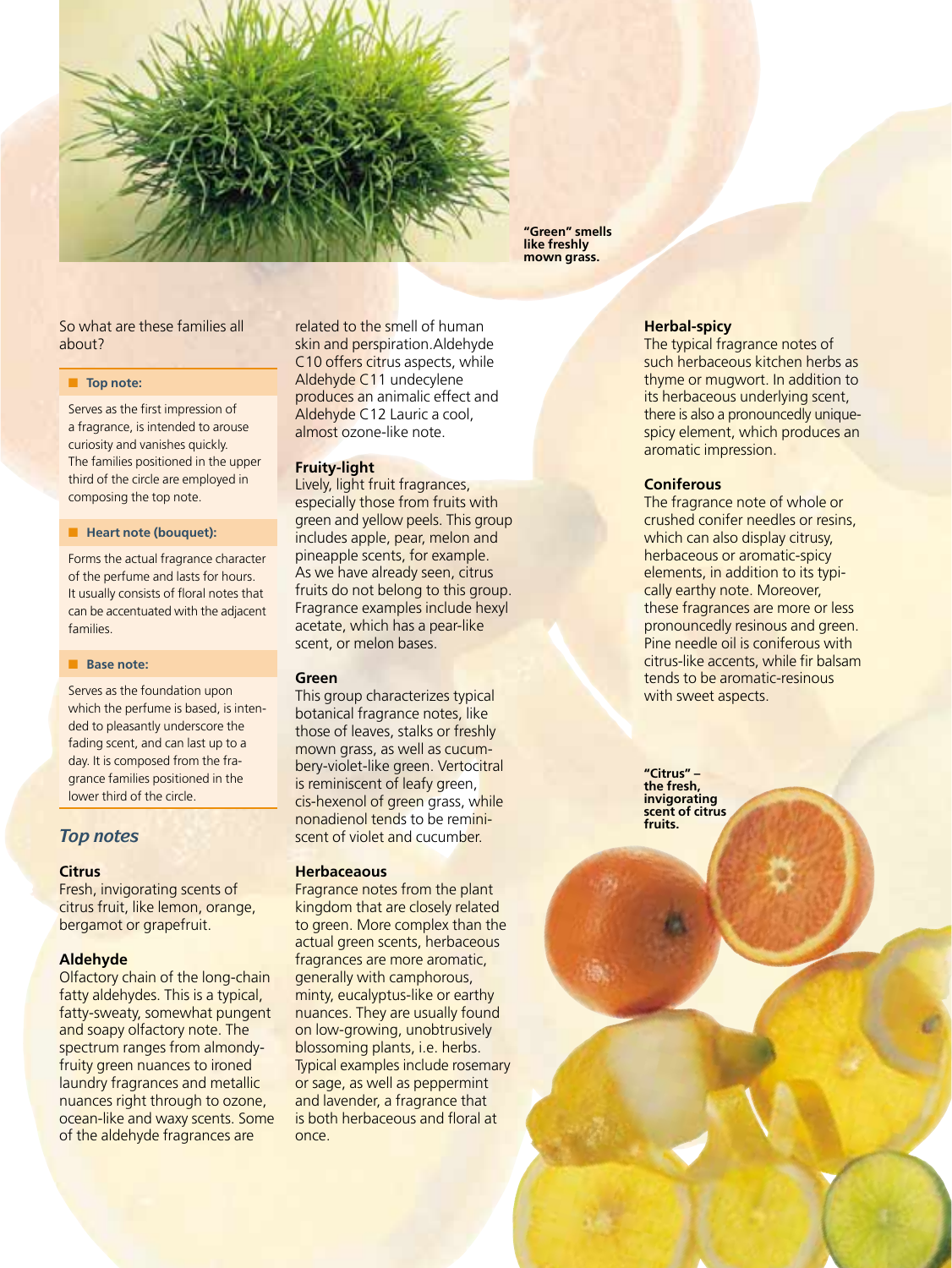**Fragrance Families**

## *Heart (bouquet) notes*

## **Fruity-dark**

This group includes the sweet. sultry fragrance notes that mainly influence the heart and base notes of perfume compositions and have high substantivity. Examples include raspberry and peach.

## **Floral notes**

Floral notes usually form the heart of a perfume. They, too, can be classified into light, green, floral and heavy. "Light" includes typical springtime flowers like lily of the valley (Muguet), lilac, freesia and light rose notes, often with citrusy or fruity elements. "Green" includes violet, for example, as well as other blossoms in which a leafy note dominates but can often have herbaceous, earthy nuances. Narcotic floral fragrances that are more often found in southern climates than in more northerly regions are considered "heavy." These include, first and foremost, jasmin, tuberose, orange blossom and narcissus. In addition to the floral note,

this group often contains pronouncedly balsamic, spicy and animalic notes. There are also hybrid notes, like hyacinth, that tend to be floral-heavy, but also have clear green notes, as well as violet, which is very green but can also be given a floral-woody interpretation.

## *Base notes*

## **Woody**

This is a group of highly differing fragrances that are reminiscent of chipped wood. One of the differentiations that is made is cedar, which smells like a pencil with a camphorous off-note. Sandalwood tends to smell sultry, warm and somewhat animalic. Vetiver has a pronouncedly earthy root note. Patchouli also smells earthy, but also sweet with fruity nuances.

## **Amber**

Fragrance notes that are similar to natural amber. This olfactory note is difficult to describe: Oilywoody with metallic elements, but also slightly nutty with a

> **Sandalwood – a representative of the "Woody" fragrance category.**



**Lilac is a floral note.**

nuance of seawater. The scent of amber is somewhat reminiscent of human hair. Natural amber consists of pathological secretions of the sperm whale. Since this whale population has unfortunately been decimated, true amber is a rarity today and very expensive. However there are imitations that come quite close to the natural note, such as amber Vitessence, as well as amber notes of botanical origin, such as labdanum. The Ambre 83 base has a very sweet amber note.

## **Animal**

In addition to amber, there are three further notes of animal origin that are still employed in perfumery today – although they display the typical note of excrement, they offer an incomparable erogenous rounding-off effect in diluted form and in compositions.